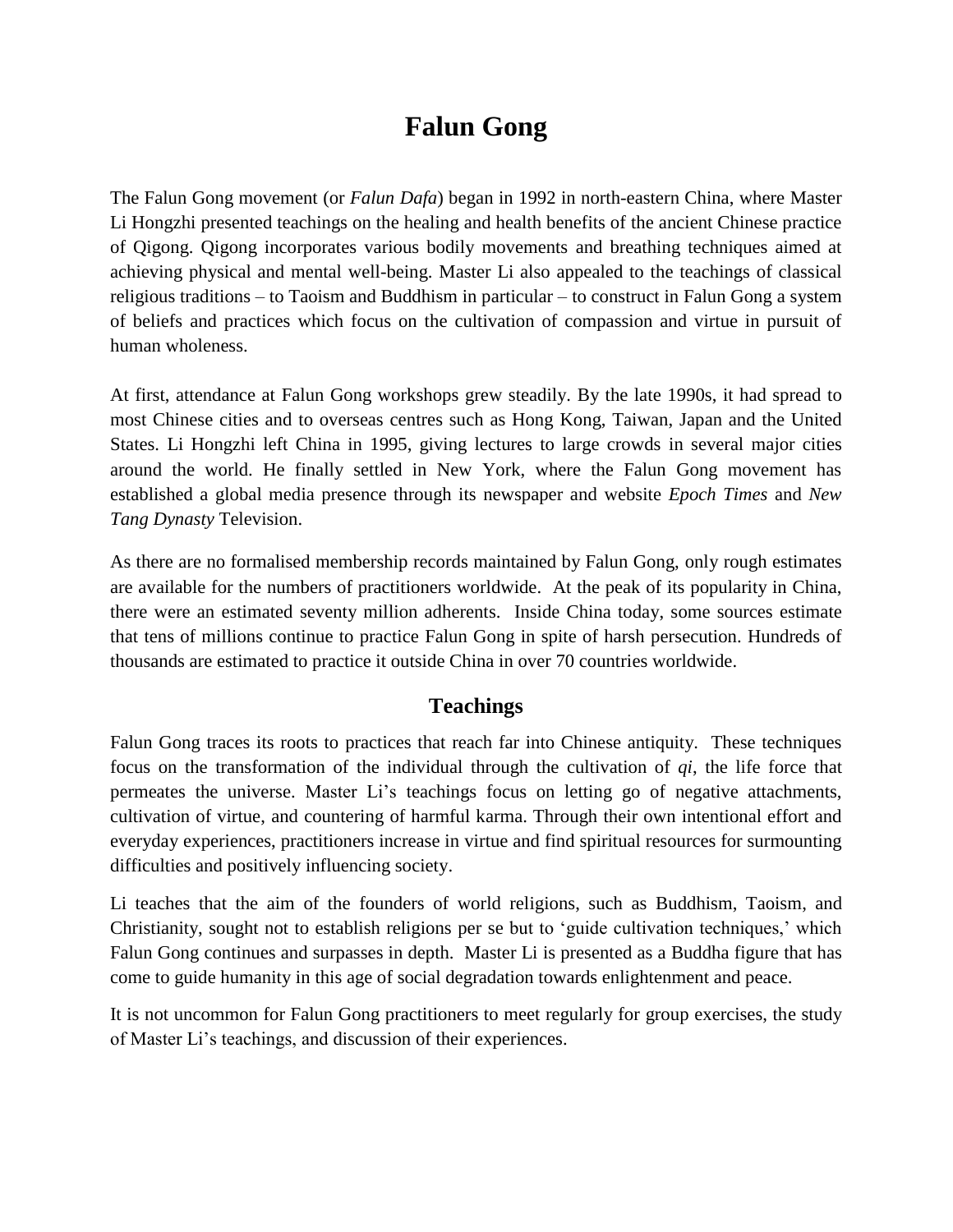#### **Controversies**

Chinese policy on religion is governed by the State Administration for Religious Affairs, which requires all religious groups and venues to affiliate with a government-approved association. The Qigong movement was considered distinct from religion and beneficial to society. The China Qigong Research Society (CQRS) was established, and Falun Gong was admitted as a subbranch.

Despite this initial involvement, Master Li declined later requests to strengthen state ties through the formation of a Falun Gong patriotic organisation. Under mounting pressure to do so, Falun Gong withdrew from the CQRS in 1996.

The turn of the new century brought growing scepticism regarding Qigong and related practices in China, which the state media increasingly reported as superstitious and harmful to practitioners and society. Falun Gong adherents mobilised to peacefully petition for media sources to retract their criticism of the movement. Other practitioners of Qigong-related groups did likewise; however, the Falun Gong proved to be the most organised and frequently successful campaigners, making them particularly susceptible to government repression.

On  $25<sup>th</sup>$  April 1999, the week after a demonstration was broken up by police, some 10,000 protesters sat quietly outside of the Chinese Communist Party headquarters in Beijing to call for an end to the harassment of Falun Gong and the release of Falun Gong detainees. Representatives of the group met with the Chinese Premier, Zhu Rongji, and demonstrators dispersed the following day.

Some months later on 22<sup>nd</sup> July 1999, Falun Gong was banned in China as an 'illegal organisation' and an 'evil cult.'

In the three months prior to the ban, the Central Committee had established the '6-10 Office' with the sole mission of cracking down on the movement. Falun Gong was said to have overstepped the boundaries of religious freedom, and a plan was adopted for its dissolution and the 'transformation' of its followers. The appellation 6-10 made reference to the date of the agency's creation.

The 6-10 Office was given powers well beyond what is authorised under the Chinese Constitution. Its authority reached to every administrative level in the Party and all other political and judicial systems. It also spread to all Chinese cities, villages, governmental agencies, institutions and schools. Its reach has since expanded to include other 'heretical cult organisations.'

The office began 'detoxifying' party members that had become partial to Falun Gong, either practitioners themselves or merely sympathisers. Numerous arrests were made of suspected Falun Gong leaders. In the first month after the ban, an aggressive media campaign criticised the group in state-run newspapers and television.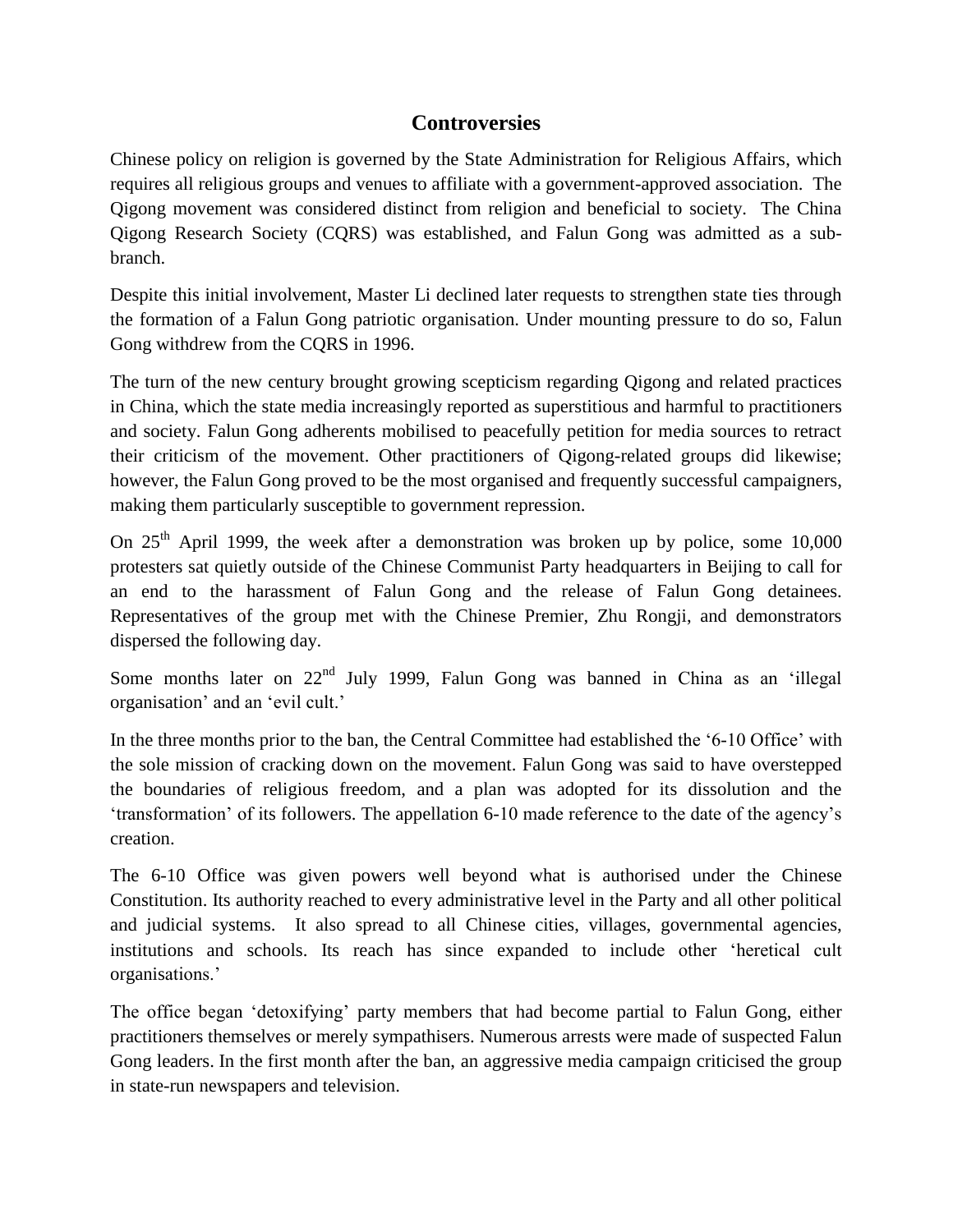Propaganda and other social pressures have continued.

In January 2000, several individuals attempted to commit suicide by self-immolation in Tiananmen Square, a practice that has been employed by Tibetan Buddhist to protest the Chinese occupation of Tibet. Two of them subsequently died. The state media reported that they were Falun Gong practitioners. Falun Gong spokespersons overseas denied that the protesters could be authentic members of their movement since their principles uphold the sanctity of life. Regardless, wide media reporting of this incident contributed to discredit the group in the minds of many Chinese citizens.

Practitioners are often confronted in their workplace and targeted in academic settings. School books denounce the movement, students can be expelled for practicing Falun Gong or for being related to someone who does, and questions regarding Falun Gong have reportedly appeared in college entrance examinations.

Since the ban, numerous followers have been imprisoned. Independent sources have confirmed tens of thousands of arrests, while acknowledging that the actual amount is likely to be much higher. Practitioners are often detained without any official charges, although when declared, they are usually brought under Article 300 of the criminal code, which prohibits the formation of 'superstitious sects, secret societies and weird religious organisations.' Sentences are between three and seven years imprisonment, even longer in 'especially serious' circumstances. It is not uncommon for Falun Gong practitioners to be sentenced with little to no legal representation. Many trials are held in secret.

Considerable alarm has risen over Falun Gong prisoners held in 'black jails' or confined in drug rehabilitation and 'brainwashing centres,' which fall directly under the authority of the 6-10 Office. The Falun Dafa Information Centre has documented over 63,000 cases in which reeducation has included hard labour, physical beatings, sexual abuse, psychological trauma and psychiatric and physical torture.

Accusations have also been made against the government of China for systematically participating in the killing of prisoners for the purpose of selling their organs for high profit on the transplant market. In fact, the organ transplant trade has been booming in China since the beginning of the Falun Gong suppression in 1999.

In keeping with their basic practices, Falun Gong followers have responded to their repression by 'clarifying the truth,' engaging in an international propaganda war with the party, and becoming some of the most ardent critics of the Chinese government.

Some analysts have suggested that the persecution of Falun Gong is part ideological and part political. As a metaphysical system, Falun Gong is a direct affront to the communist-atheist ideology of the Chinese state. It is also political in that the movement, although posing no substantial threat to the Chinese government, lies nonetheless outside the control of the communist centralised system and is therefore suspect and perceived as dangerous.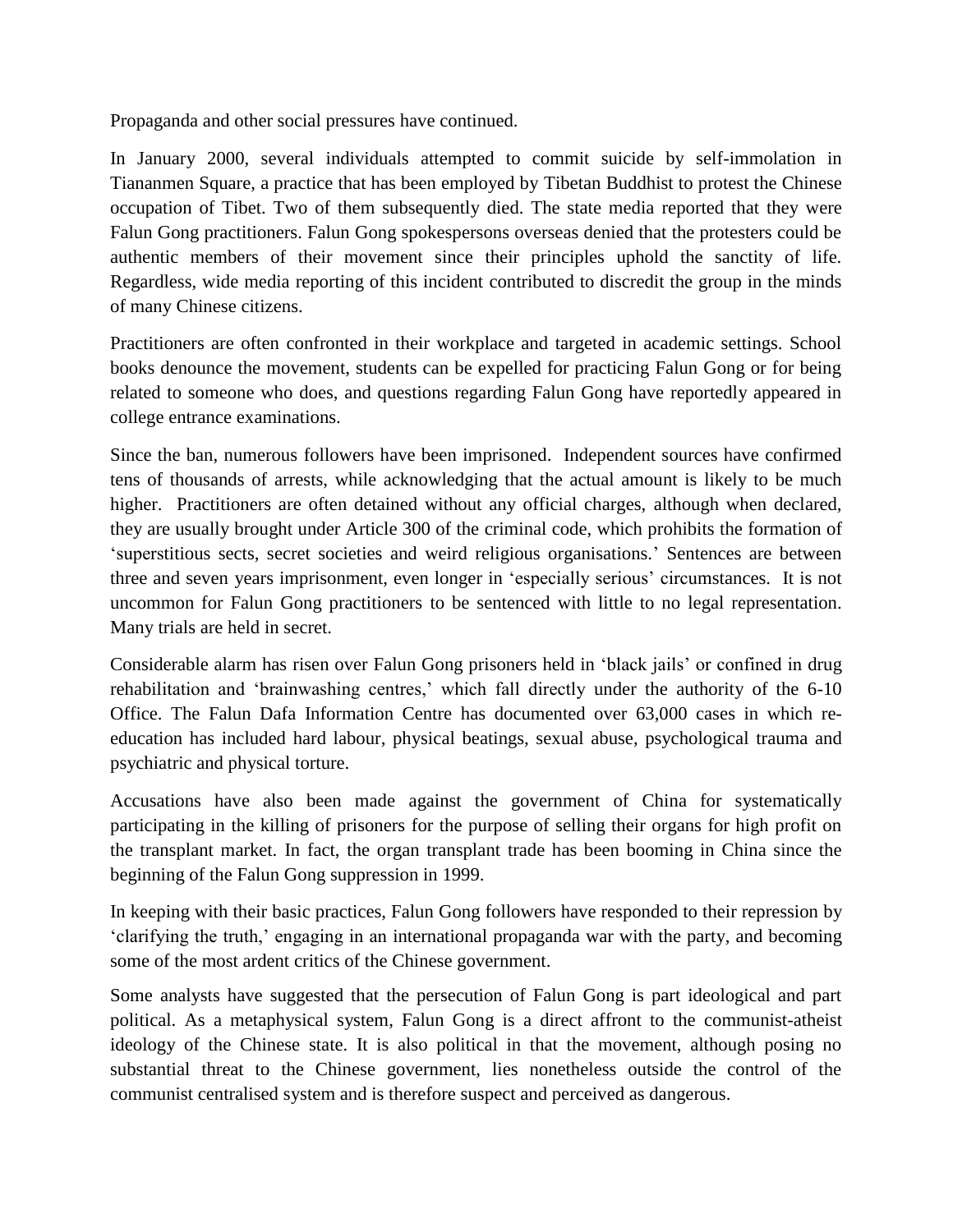## **Falun Gong Practitioners in Prison**

The Falun Gong movement is the world's most persecuted religious/ spiritual denomination by a single country: China. For years, their website minghui.org<sup>1</sup> has been documenting thousands of cases of arrest, imprisonment, disappearance, torture, killing and organ harvesting.

China is the only country where Falun Gong practitioners are perceived as a threat by the state, repressed and put in prison.

*Human Rights Without Frontiers* documents more than 220 cases of detained Falun Gong practitioners in our Prisoners' List (See [http://hrwf.eu/forb-and-blasphemy-prisoners-list/\)](http://hrwf.eu/forb-and-blasphemy-prisoners-list/). The usual sentence is between three and seven years, but in certain circumstances individuals have received sentences as long as twelve or even seventeen years.

#### *Ye Jianguo arrested five times and sentenced to more than 11 years in prison*

**Ye Jianguo** was sentenced to 11½ years in prison by the Jianyang District Court in 2013 because of his affiliation with Falun Gong. In Jiazhou Prison, the guards have tried to re-educate him by forcing him to listen to and read materials defaming Falun Gong. They ordered him to write statements denouncing his belief.

Since 1999, he had been arrested at least five times.

He was arrested by officers from the Longchang County 6-10 Office in May 2005. His legs and hands were shackled in detention for five months before being sentenced to forced labour for 5 years.

On 25 August 2009, officers from the Longchang Domestic Security Division and agents from the Dayanggou Community Committee ransacked his home. Ye Jianguo was also consigned to the Neijiang Brainwashing Centre for two months.

On  $30<sup>th</sup>$  October 2010, he was arrested and taken to the Daziran Brainwashing Center in Neijing City. He managed to escape two weeks later.

On 4<sup>th</sup> July 2011, he was arrested by Jiangyou Domestic Security Division officers. He developed a serious heart condition as a result of his sufferings and transported to Jiangyou City People's Hospital.

 $\overline{a}$ 

<sup>&</sup>lt;sup>1</sup> English version:<http://en.minghui.org/cc/10/>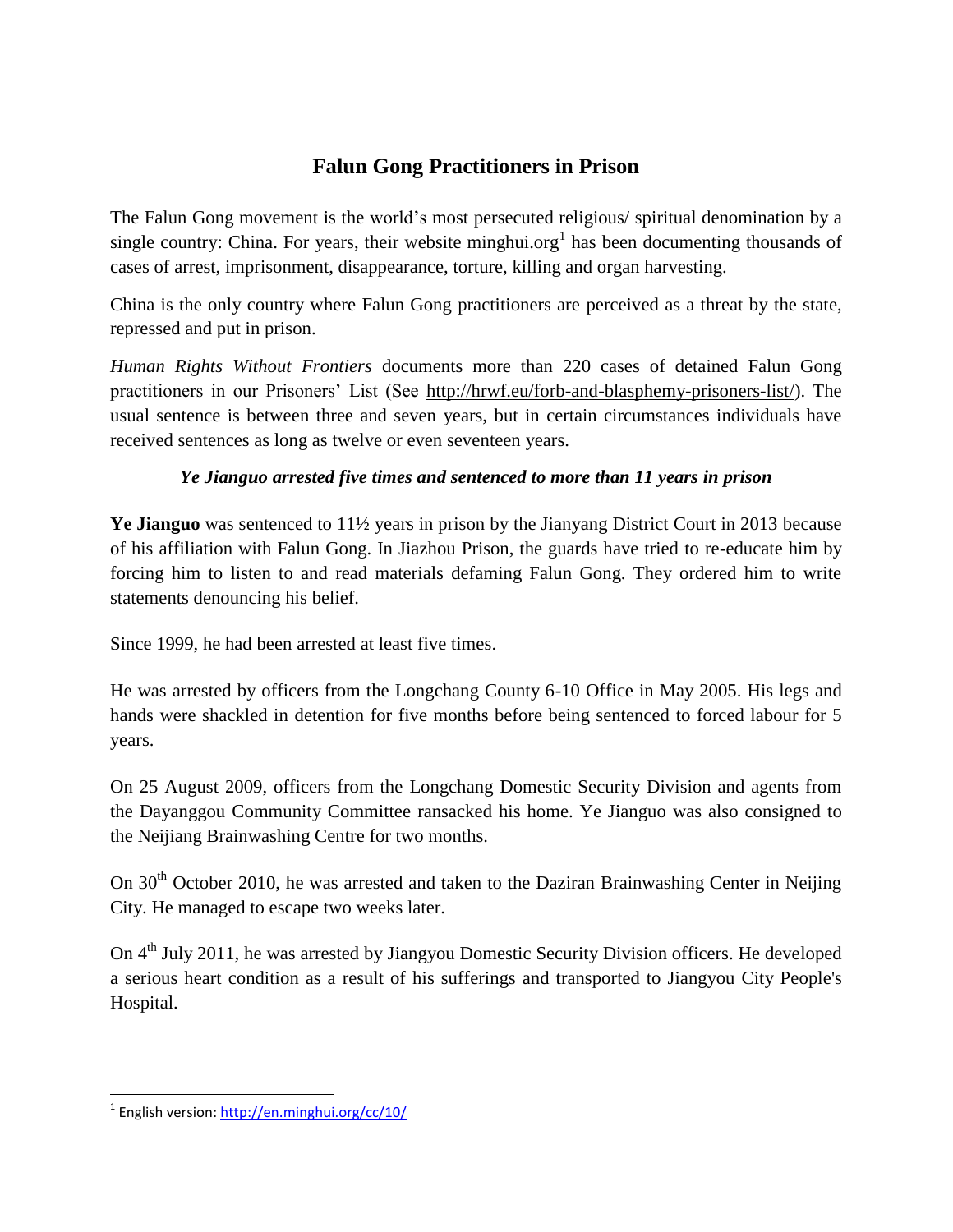He was arrested again in July 2012 and taken to the Erehu Brainwashing Center, where he suffered sleep deprivation, shackling and eventually died in custody.

#### *Li Kai: Sentenced to 3 ½ years and harassed by the police*

**Li Kai** has been arrested several times in the last five years for practicing Falun Gong. In July 2015, he was watching TV at home when a group of police officers broke in and took him away. Less than two months later, he was sentenced to three-and-half years in prison for refusing to give up his Falun Gong spiritual practice.

The police refused to disclose where Mr. Li was detained, despite repeated requests from his family. The court also did not notify the family of his two hearings in September.

#### *Twin sisters arrested and imprisoned in Xinjiang*

Twin sisters Wang Wen and Wang Jing from Changji City in Xinjiang Autonomous Region were arrested on  $6<sup>th</sup>$  March 2015 for practicing Falun Gong. The 51-year-old sisters are both accountants.

Wang Jing was tried on  $13<sup>th</sup>$  October and Wang Wen on  $6<sup>th</sup>$  November. The prosecutor alleged that Wang Jing had sent text messages promoting Falun Gong. She told the judge that practicing Falun Gong is not a crime. Her lawyer disputed the evidence against Wang Jing, because the prosecution could not provide a key piece of evidence: the SIM card that Ms. Wang Jing allegedly used to send the messages.

Wang Wen was detained in Liudaowan Detention Center in Urumqi City and Wang Jing in Changji Detention Center.

This has not been the first time the sisters have faced sanctions for their belief in Falun Gong. In 2003 officers from the Changji 6-10 Office sent them to re-education classes, where various torture methods are used to force practitioners into renouncing their beliefs. Wang Wen was also sentenced in 2010 to 15 days in detention after she talked to a security guard about Falun Gong.

The twins' elder sister, Gong Xiaojuan, a former mathematics teacher at Changji Teachers' University, was sentenced to five years in prison in 2015 for practicing Falun Gong.

### **Conclusions**

The severe repression of Falun Gong by the Chinese government has not shown signs of slowing. Indeed, the 2015 National Security Law has further tightened control on illegal 'cult